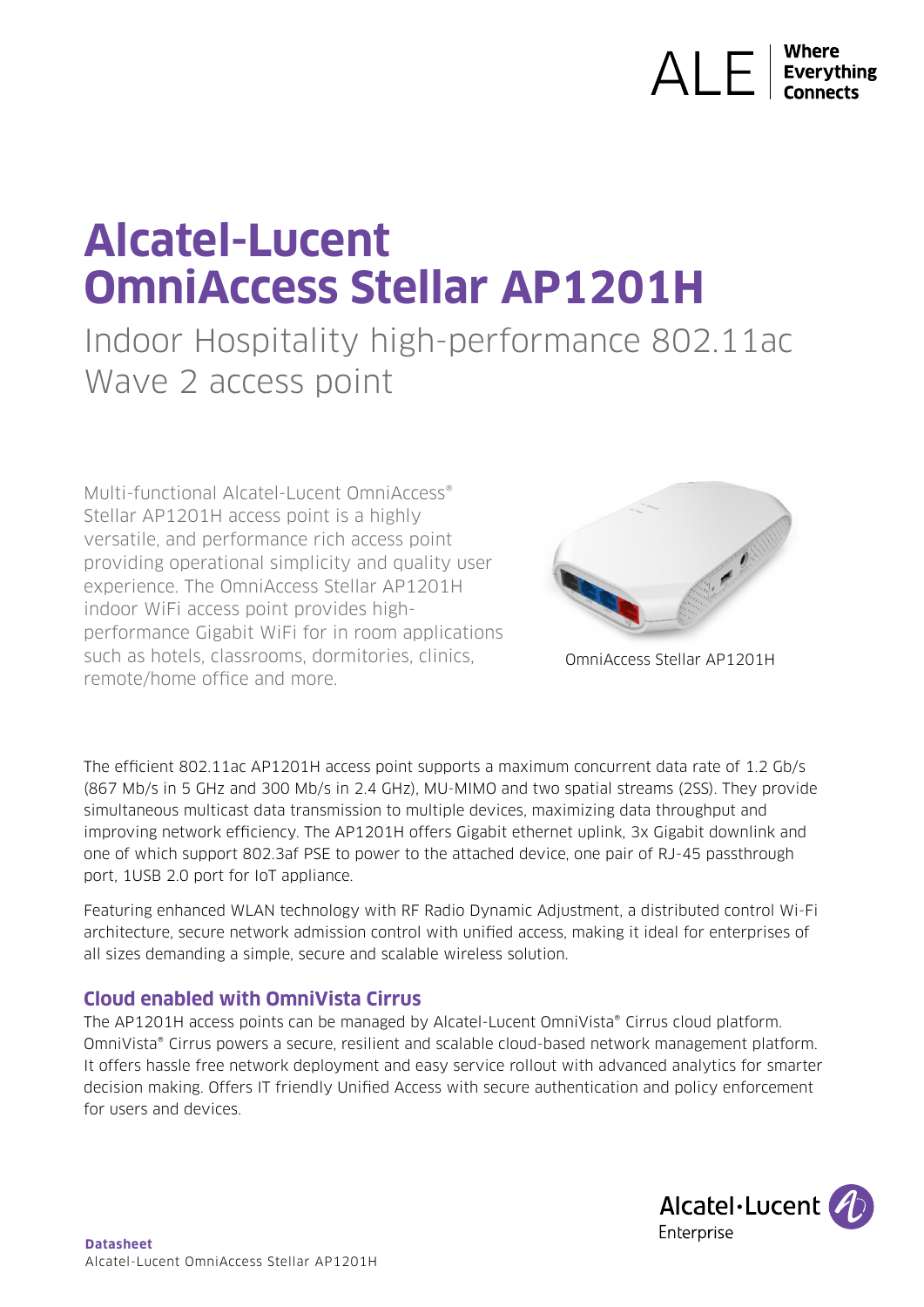#### **OmniVista 2500 managed deployment**

The AP1201H AP can be managed by Alcatel-Lucent OmniVista® 2500 on premise Network Management System.

The access points are managed as one or more access point (AP) groups (a logical grouping of one or more access points). OmniVista next generation management suite embeds a visionary controllerless architecture, providing user friendly workflows for unified access together with an integrated unified policy authentication manager (UPAM) which helps define authentication strategy and policy enforcement for employees, guest management and BYOD devices. OmniVista 2500 provides advanced options for RF management, WIDS/WIPS for intrusion detection and prevention, and a heat map for WLAN site planning.

#### **Plug and Play: Secure Web managed (HTTPS) cluster deployment**

The AP1201H by default operates in a cluster architecture to provide simplified plug-and-play deployment. The access point cluster is an autonomous system that can consist of a group of OmniAccess Stellar APs and a virtual controller, which is a selected access point, for cluster management. One AP cluster supports up to 64 APs.

The access point cluster architecture ensures simplified and quick deployment. Once the first AP is configured using the configuration wizard, the remaining APs in the network will come up automatically with an updated configuration. This ensures the whole network is up and functional within a few minutes.

The AP1201H also supports secure zero-touch provisioning with Alcatel- Lucent OXO Connect R2, a mechanism by which all access points in a cluster will obtain bootstrap data securely from an on-premise OXO Connect.

#### **Integrated guest management**

The AP1201H supports role based management access to the AP cluster which includes Admin, Viewer and GuestOperator access. GuestOperator access simplifies guest account creation and management, and can be used by any non-IT person such as a front desk worker or receptionist. The AP1201H access point also support a built-in customizable captive portal which enables customers to offer unique guest access.

#### **Quality of service for unified communication apps**

The OmniAccess Stellar AP1201H access point support fine tuned, quality of service (QoS) parameters to differentiate and provide appropriate QoS for each application such as voice, video and desktop sharing. OmniAccess Stellar AP is 802.11e (WMM) compliant, also providing marking for RTP/SRTP sessions which include Skype for business, Google Hangout etc.

#### **RF management**

Radio Dynamic Adjustment (RDA) technology automatically assigns channels and power settings, provides DFS/TPC, and ensures that access points stay clear of all radio frequency interference (RFI) sources to deliver reliable, high-performance wireless LANs. The OmniAccess Stellar AP1201H AP can be configured to provide part-time or dedicated air monitoring for spectrum analysis and wireless intrusion protection.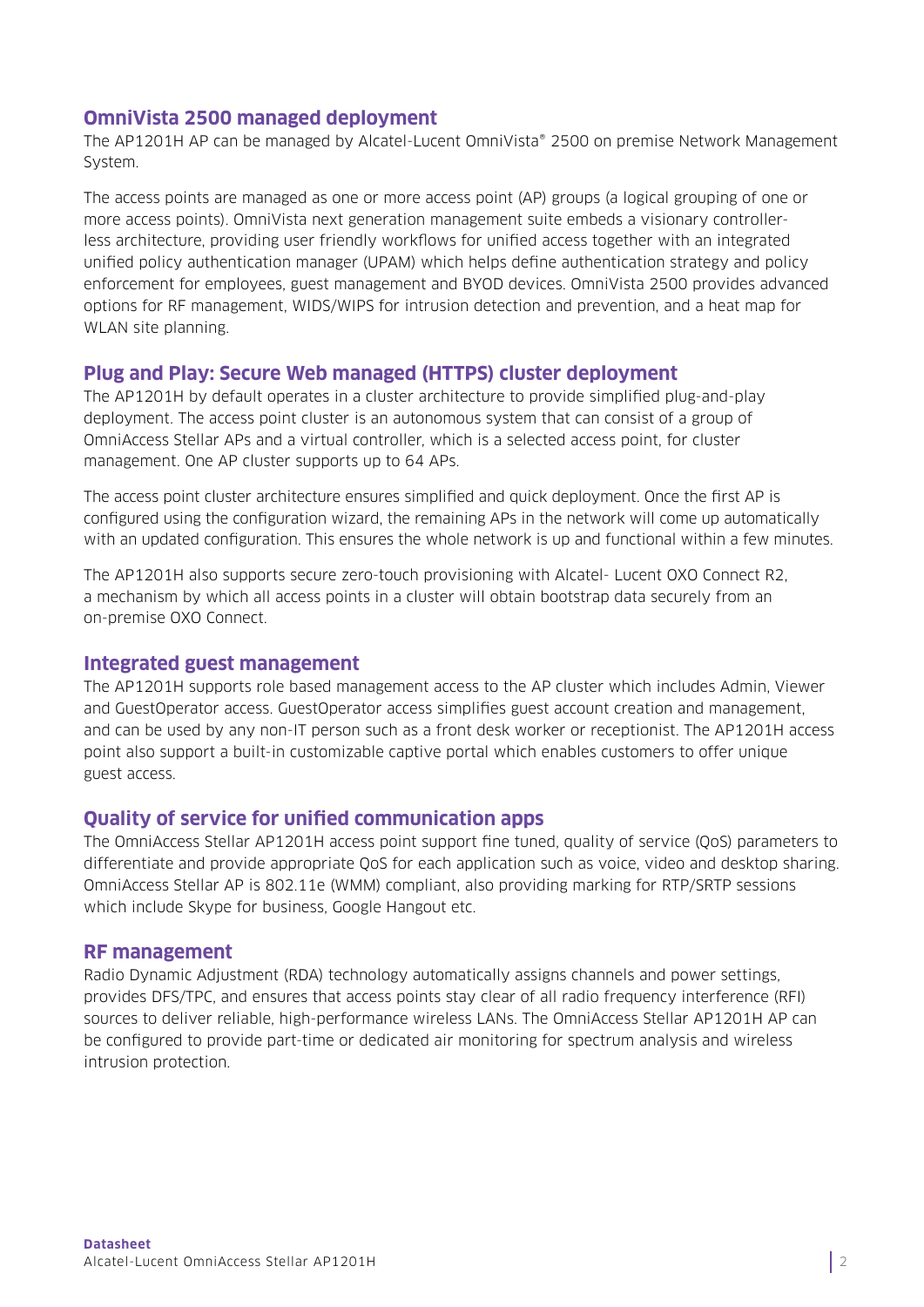#### **Product specifications**

#### **Radio specification**

- AP type: Indoor, dual radio, 5 GHz 802.11ac 2x2:2 MU-MIMO, and 2.4 GHz 802.11n 2x2:2 MIMO
- 5 GHz: Two spatial stream multi user MU-MIMO for up to 867 Mb/s wireless data rate, simultaneous data transmission for up to 2 devices
- 2.4 GHz: Two spatial stream single user (SU) MIMO for up to 300 Mb/s wireless data rate to individual 2x2 HT40 client devices
- Supported frequency bands (countryspecific restrictions apply):
	- ¬ 2.400 to 2.4835 GHz
	- ¬ 5.150 to 5.250 GHz
	- ¬ 5.250 to 5.350 GHz
	- ¬ 5.470 to 5.725 GHz
	- ¬ 5.725 to 5.850 GHz
- Frequencies fixed at factory for Middle East models OAW-AP1201H-ME
	- ¬ 2400 2483.5 MHz
	- ¬ 5150 5350 MHz
- Available channels: Dependent on configured regulatory domain
- DFA (dynamic frequency adjustment) optimizes available channels and provides proper transmission power
- Short guard interval for 20 MHz, 40 MHz and 80 MHz channels
- Transmit beam forming (TxBF) for increased signal reliability and range
- 802.11n/ac packet aggregation: Aggregated Mac Protocol Data Unit (A-MPDU), Aggregated Mac Service Data Unit (A-MSDU)
- Supported data rates (Mb/s):
	- ¬ 802.11b: 1, 2, 5.5, 11
	- ¬ 802.11a/g: 6, 9, 12, 18, 24, 36, 48, 54
	- ¬ 802.11n: 6.5 to 300 (MCS0 to MCS15)
	- ¬ 802.11ac: 6.5 to 867 (MCS0 to MCS9, NSS = 1 to 2 for VHT20/40/80)
- Supported modulation types:
	- ¬ 802.11b: BPSK, QPSK, CCK
	- ¬ 802.11a/g/n/ac: BPSK, QPSK, 16-QAM, 64-QAM, 256-QAM
- 802.11n high-throughput (HT) support: HT 20/40
- 802.11ac very high throughput (VHT) support: VHT 20/40/80

#### **Interfaces**

- Uplink: 1× 10/100/1000Base-T autosensing (RJ-45) port, Power over Ethernet (PoE)
- Downlink: 1x 10/100/1000Base-T autosensing (RJ-45) port, Power over Ethernet (PoE-PSE) 802.3af compliant
- Downlink: 2x 10/100/1000Base-T autosensing downlink port
- Passive Pass through one pair, back and bottom
- 1x USB 2.0 (Type A);
	- ¬Capable of supplying up to 5V 500mA power to an attached device; Optional BLE
	- ¬ 3G/4G cellular modems
- Reset button: Factory reset
- DC48V power jack

#### **Visual Indicators**

- For system status (Tri-color LED)
	- ¬ Red flashing: System abnormal, link down
	- ¬ Red light: System startup
	- ¬ Red and blue rotate flashing: System running, OS upgrading
	- ¬ Blue light: System running, dual bands working
	- ¬ Green flashing: System running, no SSID created
	- ¬ Green light: System running, single band working
	- ¬ Red, blue and green rotate flashing: System running, use for location of an AP
- For PSE status (Dual-color LED)
	- ¬ Orange on: PSE enabled, PD device online
	- ¬ Orange flashing: PSE enabled, PD device offline
	- ¬ Off: PSE disabled

#### **Antenna**

- AP1201H: Built-in 2×2:2 @ 2.4 GHz, 2x2:2 @ 5 GHz
	- ¬ Two integrated dual-band omnidirectional antennas for 2x2 MIMO with maximum antenna gain of 4 dBi in 2.4 GHz and 6.3 dBi in 5 GHz.

#### **Receive sensitivity (per chain)**

|                      | 2.4 GHz | 5 GHz |
|----------------------|---------|-------|
| $1$ Mb/s             | -96     |       |
| $11$ Mb/s            | -88     |       |
| 6 Mb/s               | $-91$   | $-92$ |
| 54 Mb/s              | $-74$   | $-74$ |
| HT20 (MSC 0/8)       | -90     | $-91$ |
| HT20 (MSC 7/15)      | $-71$   | -70   |
| HT40 (MSC 0/8)       | -87     | -87   |
| HT40 (MSC 7/15)      | -68     | -68   |
| <b>VHT20 (MSC 0)</b> |         | -90   |
| <b>VHT20 (MSC 8)</b> |         | $-67$ |
| <b>VHT40 (MSC 0)</b> |         | -87   |
| <b>VHT40 (MSC 9)</b> |         | -62   |
| VHT80 (MCS0)         |         | -84   |
| VHT80 (MCS9)         |         | -59   |

#### **Maximum transmit power (per chain) ±2dBm**

|                      | 2.4 GHz  | 5 GHz    |
|----------------------|----------|----------|
| $1$ Mb/s             | 18 dBm   |          |
| $11$ Mb/s            | 18 dBm   |          |
| 6 Mb/s               | 18 dBm   | 18 dBm   |
| 54 Mb/s              | 15 dBm   | 15 dBm   |
| HT20 (MSC 0/8)       | 18 dBm   | 18 dBm   |
| HT20 (MSC 7/15)      | $15$ dBm | 17 dBm   |
| HT40 (MSC 0/8)       | 18 dBm   | 18 dBm   |
| HT40 (MSC 7/15)      | 14 dBm   | 14 dBm   |
| <b>VHT20 (MSC 0)</b> |          | 18 dBm   |
| <b>VHT20 (MSC 8)</b> |          | $13$ dBm |
| <b>VHT40 (MSC 0)</b> |          | 18 dBm   |
| <b>VHT40 (MSC 9)</b> |          | 13 dBm   |
| VHT80 (MCSO)         |          | 18 dBm   |
| VHT80 (MCS9)         |          | $12$ dBm |
|                      |          |          |

Chile: Regulatory compliance. Maximum transmit power of 150mW.

Note: Maximum capability of the hardware provided (excluding antenna gain). Maximum transmit power is limited by local regulatory settings.

#### **Power**

- Supports direct DC power and Power over Ethernet (PoE)
- When both power sources are available, DC power takes priority over PoE
- Direct DC source:
	- $-48$  V DC nominal,  $\pm 5%$
- Power over Ethernet (PoE):
	- ¬ 48 V DC (nominal) 802.3af/ 802.3at compliant source
- Maximum (worst case) power consumption:
	- ¬ 11W (802.3af PoE with PSE function disabled);
	- ¬ 25.5W (802.3at PoE or DC, USB disabled and full 802.3af PSE); ¬25.5W (802.3at PoE, USB enabled
	- and PSE output power max 12W);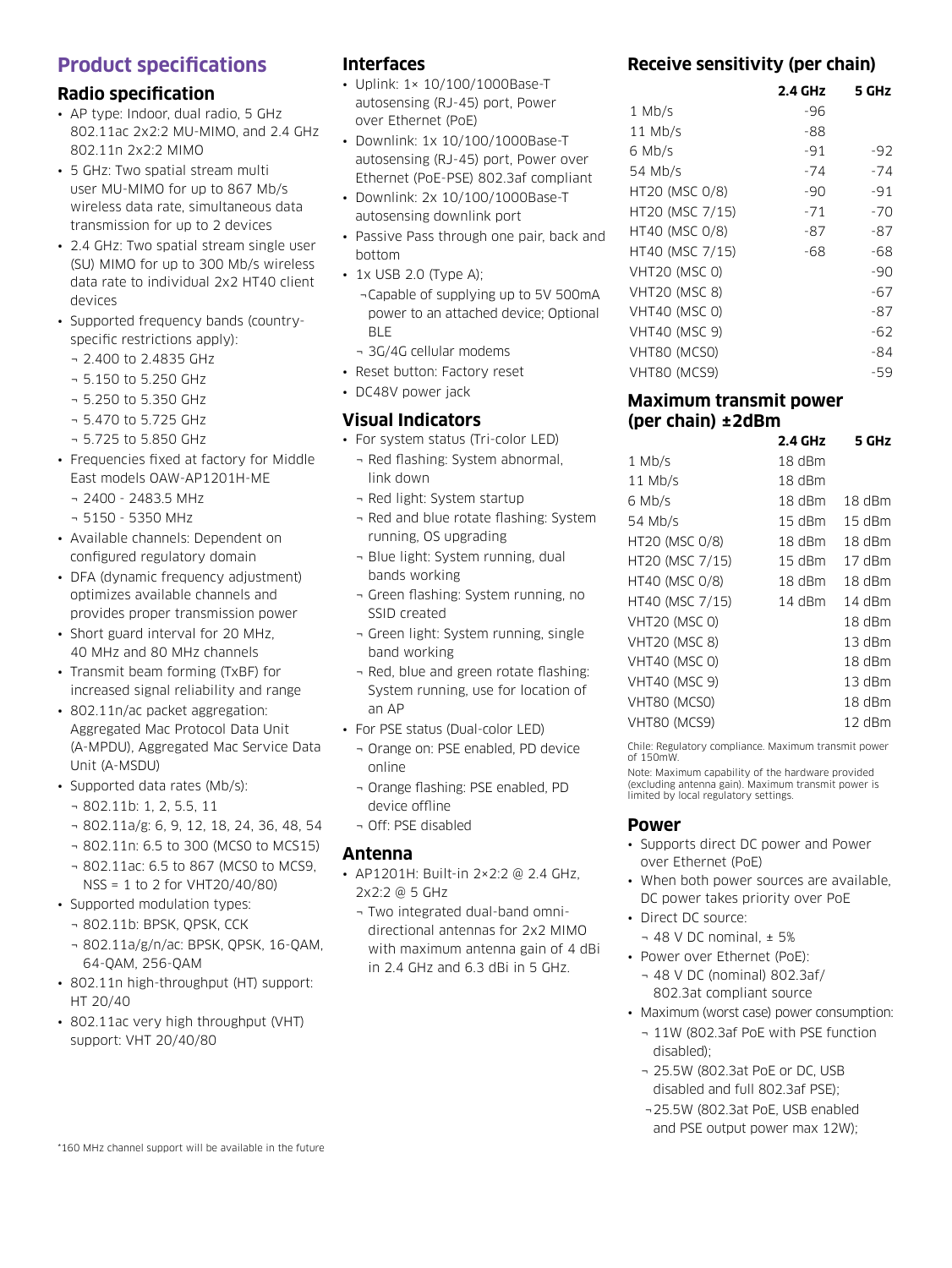#### **Mounting**

- The AP ships with a mounting plate to attach the AP to a single-gang wallbox (most international variations covered).
- Optional mount kit for desk mount.

#### **Environmental**

- Operating:
	- ¬ Temperature: 0°C to 45°C (+32°F to +113°F)
	- ¬ Humidity: 5% to 95% noncondensing
- Storage and transportation:
	- ¬ Temperature: -40°C to +70°C (-40°F to +158°F)

#### **Dimensions/Weight**

- Single AP excluding packing box and accessories:
	- ¬ 95 mm (W) x 34.45 mm (D) x 161.5 mm (H) 3.74" (W) x 1.35" (D) x 6.35" (H)
	- ¬ 239 g/0.53 lb
- Single AP including packing box and accessories:
	- ¬ 115 mm (W) x 54 mm (D) x 182 mm (H) 4.52" (W) x 2.13" (D) x 7.17"(H)
	- ¬ 417 g/0.92 lb

#### **Reliability**

• MTBF: 1,393,193h (159 years) at +25ºC operating temperature

#### **Capacity**

- Up to 8 SSID per radio (total 16 SSID)
- Support for up to 256 associated client devices per AP

#### **Software features**

• Up to 4K APs when managed by OV2500. There is no limit on the number of AP groups

- Up to 32 APs per web-managed cluster (only AP1201H)
- Up to 64 APs per web-managed cluster with mixed AP models (min qty of 4 AP12xx required)
- Auto channel selection
- Auto transmit power control
- Bandwidth control per SSID
- L2 roaming
- L3 roaming with OmniVista
- Captive portal (Internal/ External)
- Guest self-registration (optional SMS notification) with OmniVista
- Internal user database
- Radius client
- Guest social-login with OmniVista
- RADIUS proxy authentication OmniVista
- LDAP/AD proxy authentication OmniVista
- Wireless QoS
- Band steering
- Client smart load balance
- Client sticky avoidance
- User behavior tracking
- White/black list
- Zero-touch provisioning (ZTP)
- NTP server client
- ACL
- DHCP/DNS/NAT
- Wireless MESH P2P/P2MP
- Wireless Bridge
- Rogue AP location and containment
- System log report
- SNMP Trap Notification with OmniVista
- Wireless attack detection with OmniVista
- Floor plan and heat map with OmniVista

Note: Some features are limited by local regulatory settings

#### **Security**

- 802.11i, Wi-Fi Protected Access 2 (WPA2), WPA
- $-8021X$
- Dynamic WEP, Advanced Encryption Standard (AES), Temporal Key Integrity Protocol (TKIP)
- Firewall: ACL, wIPS/wIDS and DPI application policy enforcement with OmniVista
- Portal page authentication

#### **IEEE standard**

- IEEE 802.11a/b/g/n/ac Wave 2
- IEEE 802.11e WMM
- IEEE 802.11h, 802.11i, 802.11e QoS
- 802.11k Radio Resource Management
- 802.11v BSS Transition Management
- 802.11r Fast Roaming

#### **Regulatory & certification**

- CB Scheme Safety, cTUVus
- Wi-Fi Alliance (WFA) certified 802.11a/b/g/n/ac
- $-$  FCC
- CE marked
- RoHS, REACH, WEEE
- UL2043 plenum rating
- EMI and susceptibility (Class B)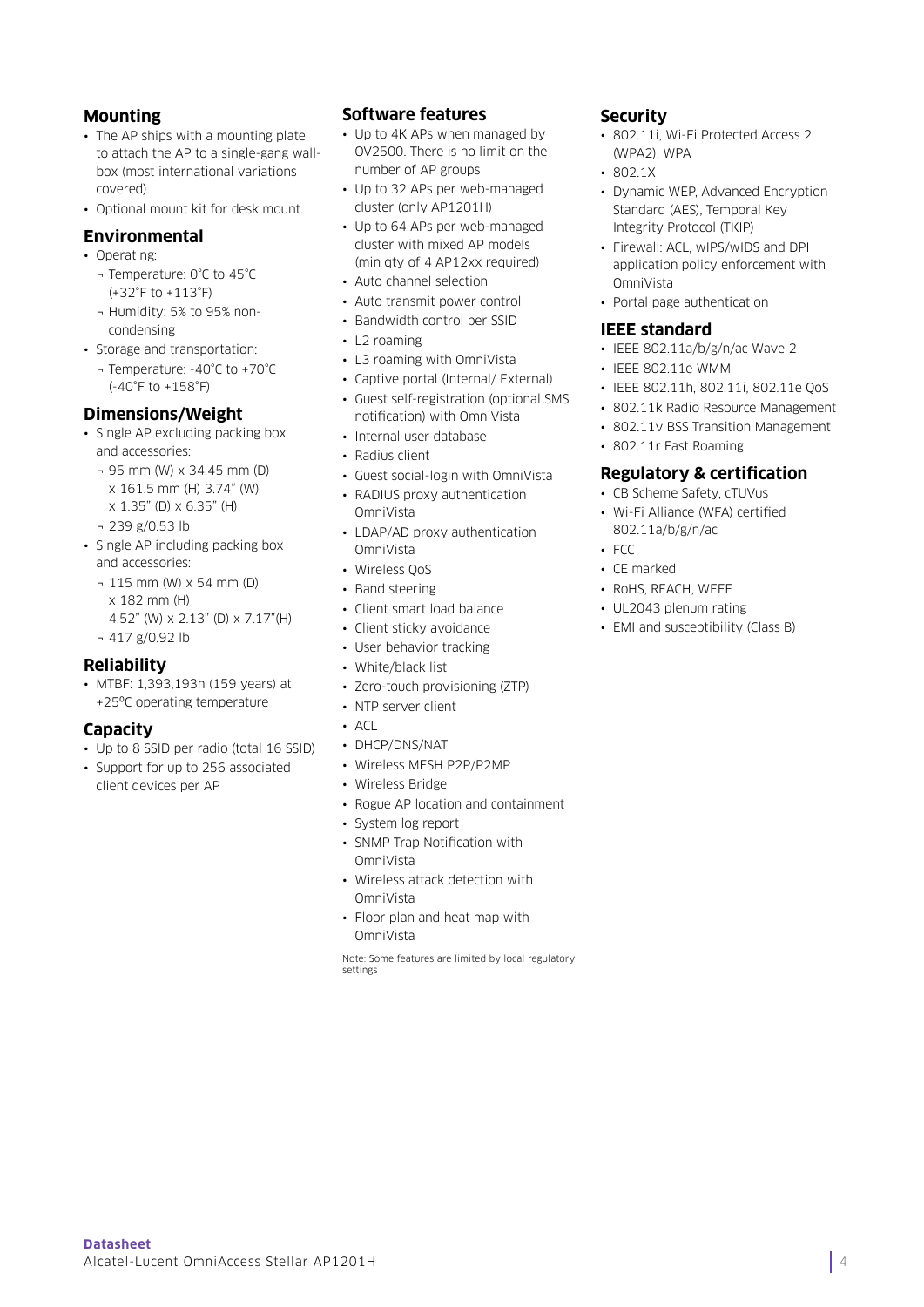#### **Ordering information**

| Item               | <b>Description</b>                                                                                                                                                                                                                                                                                                                                                                          |
|--------------------|---------------------------------------------------------------------------------------------------------------------------------------------------------------------------------------------------------------------------------------------------------------------------------------------------------------------------------------------------------------------------------------------|
| OAW-AP1201H-RW     | OmniAccess Stellar AP1201H. Dual radio 2x2:2 802.11a/b/g/n/ac MU-MIMO AP, integrated antenna, 1x<br>GbE uplink, 3x GbE downlink, 1x RJ45 passthrough, 1x USB (opt BLE) and 1x 48V DC power interface.<br>Unrestricted Regulatory Domain. These products should be considered as Rest of World products and MUST<br>NOT be used for deployments in the United States, Japan, Israel or Egypt |
| 0AW-AP1201H-US     | OmniAccess Stellar AP1201H. Dual radio 2x2:2 802.11a/b/g/n/ac MU-MIMO AP, integrated antenna, 1x<br>GbE uplink, 3x GbE downlink, 1x RJ45 passthrough, 1x USB (opt BLE) and 1x 48V DC power interface.<br>Restricted regulatory domain: United States                                                                                                                                        |
| OAW-AP1201H-ME     | OmniAccess Stellar AP1201H. Dual radio 2x2:2 802.11a/b/g/n/ac MU-MIMO AP, integrated antenna, 1x<br>GbE uplink, 3x GbE downlink, 1x RJ45 passthrough, 1x USB (opt BLE) and 1x 48V DC power interface.<br>Restricted regulatory domain: (Middle East) Israel, Egypt)                                                                                                                         |
|                    |                                                                                                                                                                                                                                                                                                                                                                                             |
| <b>Accessories</b> | <b>Description</b>                                                                                                                                                                                                                                                                                                                                                                          |
| OAW-AP-MNT-DSK     | OmniAccess desk mounting kit, for AP1201H. Optional for customer ordering                                                                                                                                                                                                                                                                                                                   |
| ADP-30HRBD         | 48V/30W AC-to-DC Power Adapter with Type A DC plug 2.1*5.5*9.5mm circular, straight. Please order<br>PWR-CORD-XX for country specific power cord.                                                                                                                                                                                                                                           |
| PD-3501G/AC        | OmniAccess indoor mounting kit, for AP1101, AP122X, AP123X, Type C1 (Open Silhouette) and C2 (Flanged<br>Interlude), for other shaped ceiling rail mounting. Optional for customer ordering                                                                                                                                                                                                 |
| PD-9001GR/AT/AC    | 1-Port IEEE 802.3af PoE Midspan. Port speed 10/100/1000M PoE power 15W. No power cord included.<br>Please order PWR-CORD-XX for country specific power cord                                                                                                                                                                                                                                 |

#### **Warranty**

OmniAccess Stellar Access Points come with Hardware Limited Lifetime Warranty (HLLW)

#### **Services and support**

OmniAccess Stellar Access Points include 1 year of complementary SUPPORT Software for partners. For more information about our Professional services, Support services, and Managed services, please go to <https://www.al-enterprise.com/en/services>